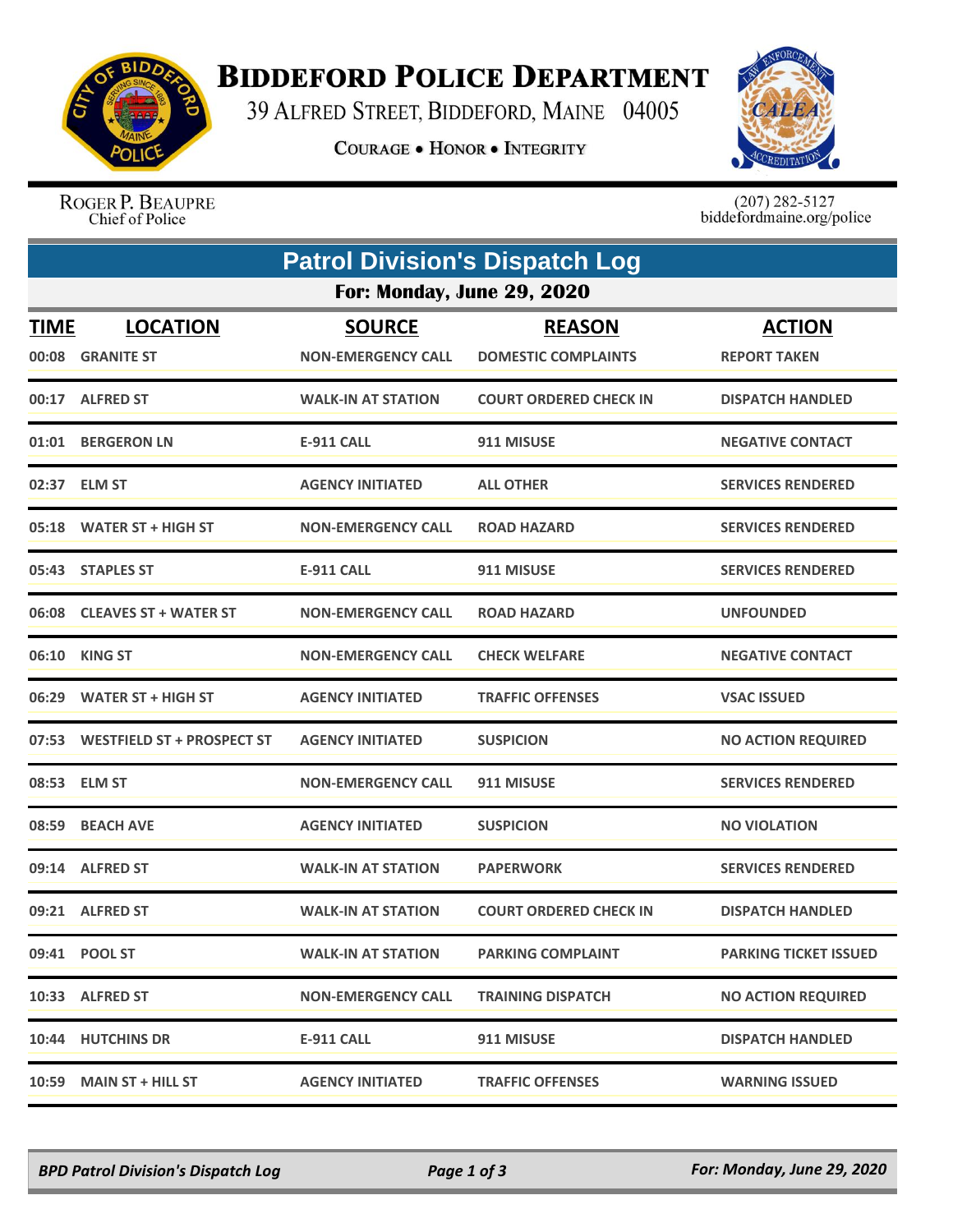| <b>TIME</b> | <b>LOCATION</b>                 | <b>SOURCE</b>                                    | <b>REASON</b>                                                        | <b>ACTION</b>             |
|-------------|---------------------------------|--------------------------------------------------|----------------------------------------------------------------------|---------------------------|
|             | <b>11:13 GREEN ST</b>           | <b>NON-EMERGENCY CALL</b>                        | <b>VIOL PROTECTION FROM HARASS</b>                                   | <b>REPORT TAKEN</b>       |
|             | 11:34 POOL ST + MIDDLE ST       | <b>AGENCY INITIATED</b>                          | <b>PAPERWORK</b>                                                     | <b>PAPERWORK SERVED</b>   |
|             | 11:35 MARINER WAY               | <b>E-911 CALL</b>                                | 911 MISUSE                                                           | <b>WARNING ISSUED</b>     |
|             | 11:36 DUPONT AVE                | <b>NON-EMERGENCY CALL</b>                        | <b>PARKING COMPLAINT</b>                                             | <b>SERVICES RENDERED</b>  |
|             | 12:00 PEARL ST                  | <b>E-911 CALL</b>                                | 911 MISUSE                                                           | <b>NO ACTION REQUIRED</b> |
|             | 12:37 ELM ST                    | <b>NON-EMERGENCY CALL</b>                        | <b>CIVIL COMPLAINT</b>                                               | <b>SERVICES RENDERED</b>  |
|             | 12:41 ELM ST                    | <b>NON-EMERGENCY CALL</b>                        | <b>SHOPLIFTING</b>                                                   | <b>CITATION ISSUED</b>    |
|             |                                 |                                                  | OFFENDER: JANE MARIE BERNARDINI  AGE: 34  RESIDENT OF: BIDDEFORD, ME |                           |
|             |                                 | CHARGE: THEFT BY UNAUTHORIZED TAKING OR TRANSFER |                                                                      |                           |
|             | 13:03 WENTWORTH ST              | <b>E-911 CALL</b>                                | 911 MISUSE                                                           | <b>SERVICES RENDERED</b>  |
|             | 13:16 CLEAVES ST                | <b>E-911 CALL</b>                                | <b>DOMESTIC COMPLAINTS</b>                                           | <b>REPORT TAKEN</b>       |
|             | 13:31 ALFRED ST                 | <b>WALK-IN AT STATION</b>                        | <b>PAPERWORK</b>                                                     | <b>SERVICES RENDERED</b>  |
|             | 13:31 PARKVIEW CT               | <b>E-911 CALL</b>                                | <b>RECKLESS CONDUCT</b>                                              | <b>CITATION ISSUED</b>    |
|             |                                 |                                                  | OFFENDER: BRIANNA D YATES  AGE: 27  RESIDENT OF: BIDDEFORD, ME       |                           |
|             | <b>CHARGE: RECKLESS CONDUCT</b> |                                                  |                                                                      |                           |
|             | 13:35 CENTER ST                 | <b>NON-EMERGENCY CALL</b>                        | <b>CIVIL COMPLAINT</b>                                               | <b>CIVIL COMPLAINT</b>    |
|             | 13:39 HILL ST                   | <b>WALK-IN AT STATION</b>                        | <b>ARTICLES LOST/FOUND</b>                                           | <b>SERVICES RENDERED</b>  |
|             | <b>14:10 THORNDIKE AVE</b>      | <b>AGENCY INITIATED</b>                          | <b>SUSPICION</b>                                                     | <b>SERVICES RENDERED</b>  |
|             | 14:29 HUTCHINS DR               | <b>NON-EMERGENCY CALL</b>                        | 911 MISUSE                                                           | <b>DISPATCH HANDLED</b>   |
|             | 15:10 SACO FALLS WAY            | <b>WALK-IN AT STATION</b>                        | <b>PAPERWORK</b>                                                     | <b>SERVICES RENDERED</b>  |
|             | <b>15:20 WENTWORTH ST</b>       | <b>NON-EMERGENCY CALL</b>                        | <b>ANIMAL COMPLAINT</b>                                              | <b>SERVICES RENDERED</b>  |
|             | 16:02 SOUTH ST                  | <b>NON-EMERGENCY CALL</b>                        | <b>CIVIL COMPLAINT</b>                                               | <b>CIVIL COMPLAINT</b>    |
|             | 16:16 ALFRED ST                 | <b>WALK-IN AT STATION</b>                        | <b>ALL OTHER</b>                                                     | <b>SERVICES RENDERED</b>  |
|             | 16:44 WACO DR                   | <b>AGENCY INITIATED</b>                          | <b>TRAFFIC OFFENSES</b>                                              | <b>WARNING ISSUED</b>     |
|             | <b>16:55 MOUNTAIN RD</b>        | <b>AGENCY INITIATED</b>                          | <b>TRAFFIC DETAIL</b>                                                | <b>NO VIOLATION</b>       |
|             | 17:05 PRECOURT ST               | <b>AGENCY INITIATED</b>                          | <b>ANIMAL COMPLAINT</b>                                              | <b>SERVICES RENDERED</b>  |
|             | 17:12 WILLIAMS CT + SOUTH ST    | <b>NON-EMERGENCY CALL</b>                        | <b>DOMESTIC COMPLAINTS</b>                                           | <b>ARREST(S) MADE</b>     |

*BPD Patrol Division's Dispatch Log Page 2 of 3 For: Monday, June 29, 2020*